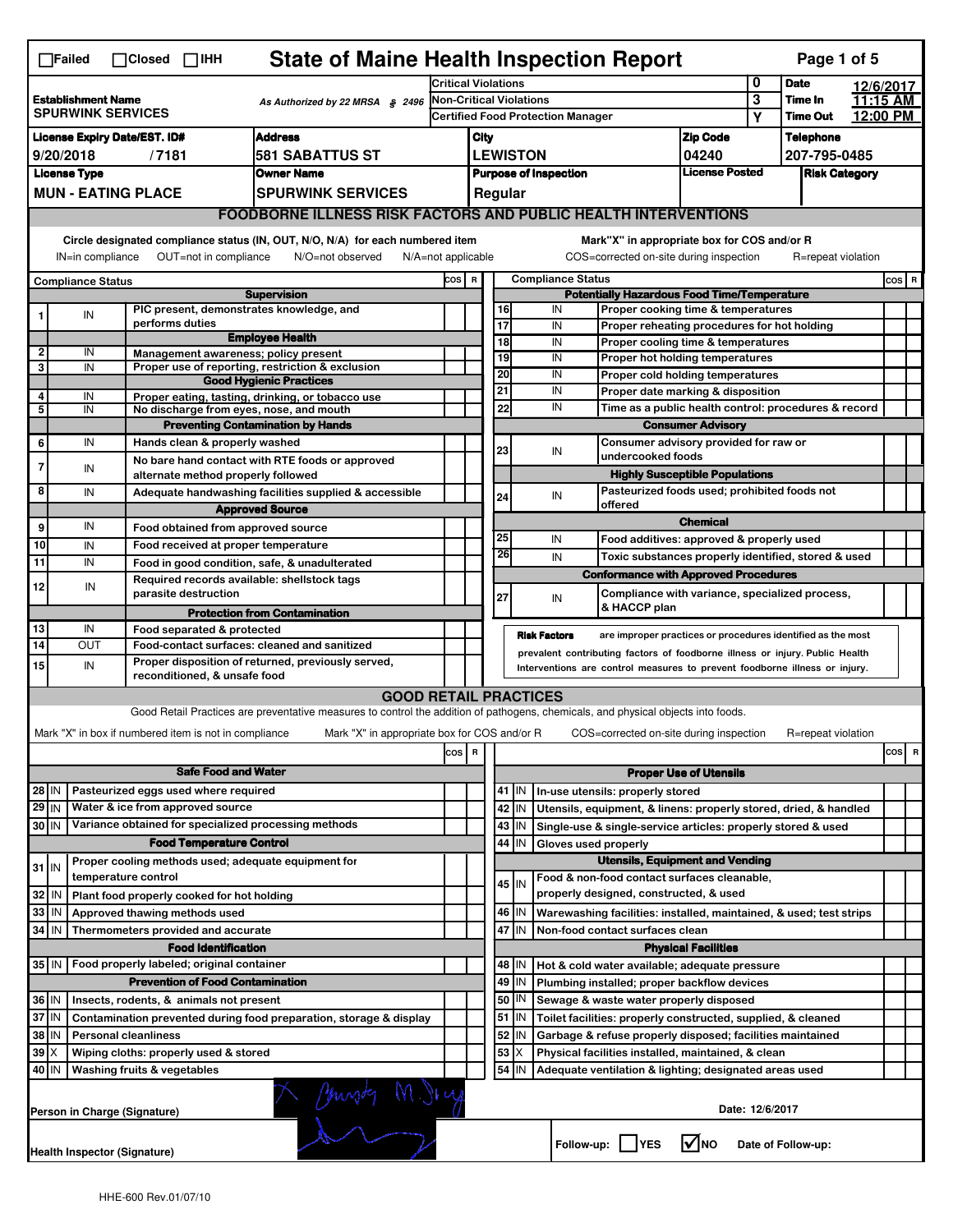|                                                                                                |          |                          | <b>State of Maine Health Inspection Report</b> | Page 2 of 5 |                           |                                  |
|------------------------------------------------------------------------------------------------|----------|--------------------------|------------------------------------------------|-------------|---------------------------|----------------------------------|
| <b>Establishment Name</b><br><b>SPURWINK SERVICES</b>                                          |          | As Authorized by 22 MRSA | 12/6/2017<br>Date                              |             |                           |                                  |
| License Expiry Date/EST. ID#<br><b>Address</b><br><b>581 SABATTUS ST</b><br>9/20/2018<br>/7181 |          |                          | City / State<br><b>LEWISTON</b>                | ' ME        | <b>Zip Code</b><br>104240 | <b>Telephone</b><br>207-795-0485 |
|                                                                                                |          |                          | <b>Temperature Observations</b>                |             |                           |                                  |
| Location                                                                                       |          |                          | <b>Notes</b>                                   |             |                           |                                  |
| hot water                                                                                      | 110 plus |                          |                                                |             |                           |                                  |
| refrigerator                                                                                   | 39       |                          |                                                |             |                           |                                  |

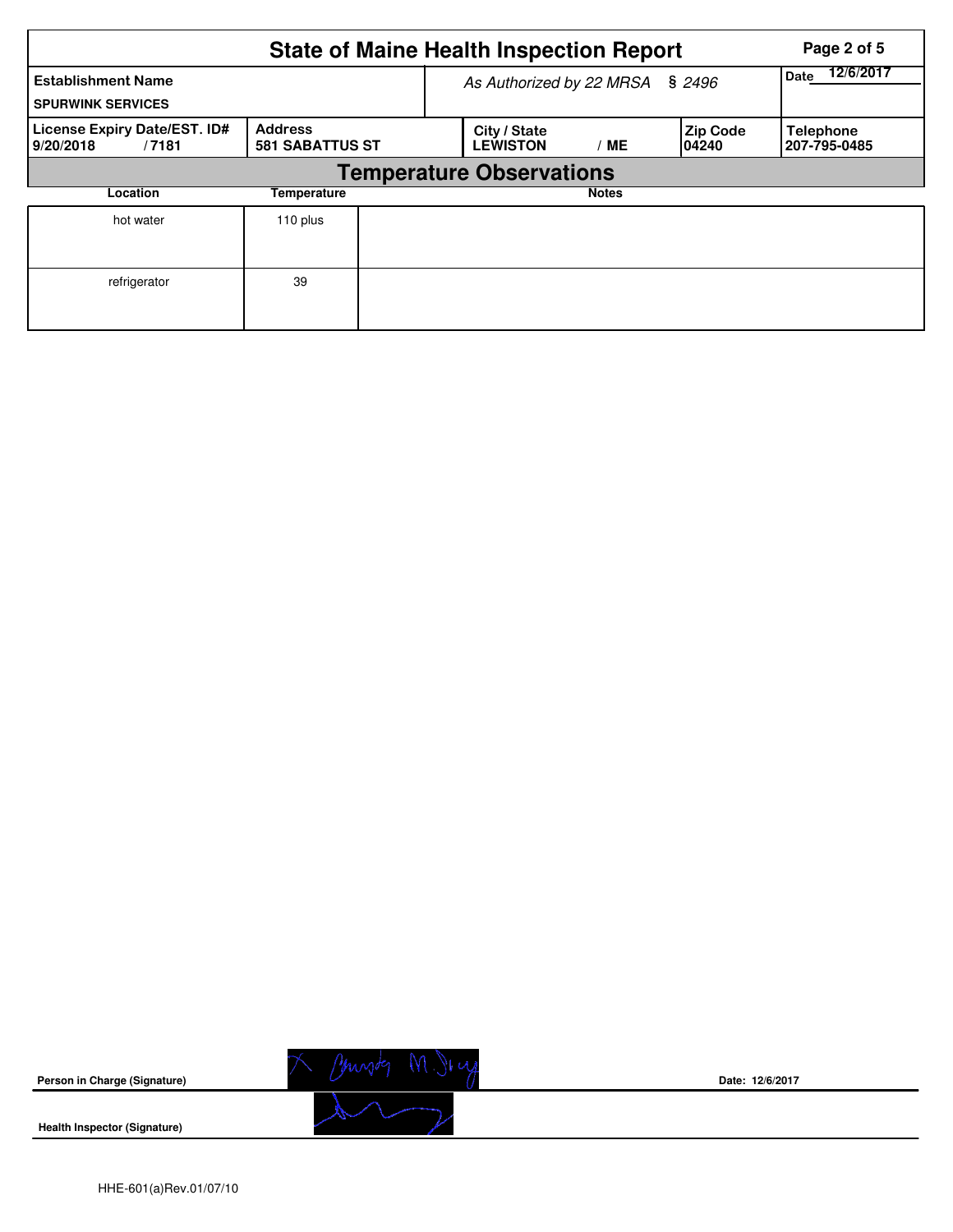| <b>State of Maine Health Inspection Report</b>                                                                                                     |                                          |                                 |    |                          |  |  |  |  |  |  |
|----------------------------------------------------------------------------------------------------------------------------------------------------|------------------------------------------|---------------------------------|----|--------------------------|--|--|--|--|--|--|
| Date<br><b>Establishment Name</b><br><b>SPURWINK SERVICES</b>                                                                                      |                                          |                                 |    |                          |  |  |  |  |  |  |
| License Expiry Date/EST. ID#<br>9/20/2018<br>/7181                                                                                                 | <b>Address</b><br><b>581 SABATTUS ST</b> | City / State<br><b>LEWISTON</b> | ME | <b>Zip Code</b><br>04240 |  |  |  |  |  |  |
| <b>Observations and Corrective Actions</b>                                                                                                         |                                          |                                 |    |                          |  |  |  |  |  |  |
| Violations cited in this report must be corrected within the time frames below, or as stated in sections<br>8-405.11 and 8-406.11 of the Food Code |                                          |                                 |    |                          |  |  |  |  |  |  |
| 14: 4-602.12. (C): N: The cavities and door seals of microwave ovens are not cleaned with proper frequency.                                        |                                          |                                 |    |                          |  |  |  |  |  |  |
| <b>INSPECTOR NOTES: Clean microwave</b>                                                                                                            |                                          |                                 |    |                          |  |  |  |  |  |  |

39: 4-101.16: N: Unacceptable use of sponges.

INSPECTOR NOTES: sponges not allowed

53: 6-501.12: N: The physical facilities are not clean.

INSPECTOR NOTES: clean walls



**Date: 12/6/2017**

**Health Inspector (Signature)** 

**Person in Charge (Signature)**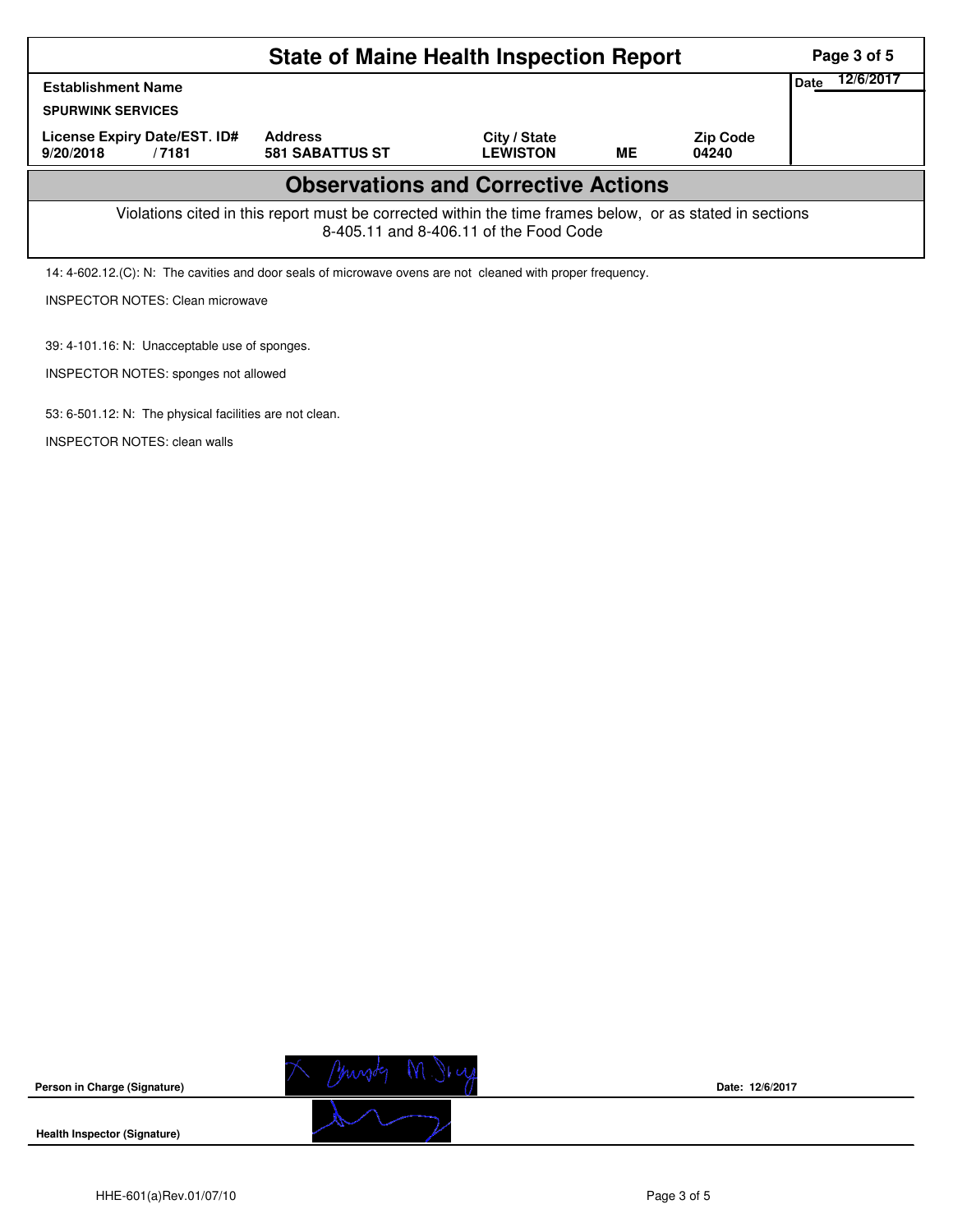|                                                    |                                          | Page 4 of 5                     |    |                          |  |  |  |  |  |
|----------------------------------------------------|------------------------------------------|---------------------------------|----|--------------------------|--|--|--|--|--|
| <b>Establishment Name</b>                          | Date                                     | 12/6/2017                       |    |                          |  |  |  |  |  |
| <b>SPURWINK SERVICES</b>                           |                                          |                                 |    |                          |  |  |  |  |  |
| License Expiry Date/EST. ID#<br>9/20/2018<br>/7181 | <b>Address</b><br><b>581 SABATTUS ST</b> | City / State<br><b>LEWISTON</b> | ME | <b>Zip Code</b><br>04240 |  |  |  |  |  |
| <b>Inspection Notes</b>                            |                                          |                                 |    |                          |  |  |  |  |  |

## RED FOLDER-EMPLOYEE HEALTH POLICY

Employee Health Policy left and explained the policy with the PIC.Please retain information as you will be asked next year during your inspection to provide the employee Health Policy information which was left with the PIC.

## Certified Food Protection Manager

Unless directed otherwise, all Eating Establishments are required to submit a copy of their Certified Food Protection Manager (CFPM) certificate. A CFPM must be hired within 90 days of a new eating establishment opening or when a CFPM leaves employment. For a list of CFPM courses and trainers go to http://www.maine.gov/healthinspection/training.htm

Please provide a copy of this certification(s) to your inspector [Susan Reny ] by emailing to [ sreny@lewistonmaine.gov ] or faxing to 207-795-5071. A copy may also be sent to Carol Gott, Health Inspection Program, 286 Water St. 3rd Floor, Augusta, ME 04333 or carol.gott@maine.gov.

Please include the name of your establishment and the establishment ID# with your certification(s).

2013 Maine Food Code Adoption

The Maine Food Code was adopted in October of 2013. Please refer to our website for a copy,

http://www.maine.gov/healthinspection. Following are a few of the major changes:

• No Bare Hand Contact with Ready-To-Eat Food. Handlers are required to use gloves, utensils, deli papers, etc., to avoid bare hand contact with ready-to-eat food;

- Establishments must have clean-up procedures for employees to follow following vomiting and diarrheal events;
- Responsibilities of the person in charge for ill employees (exclusions and restrictions); and,
- Date marking of Ready-to-eat potentially hazardous foods.

## Violation Correction Timeframe

Critical violations should be corrected on site, but in any event, within 10 days. The licensee must contact the inspector when the critical violation has been addressed at 207-( 513-3125 Ext 3224 ) or email ( sreny@lewistonmaine.gov ). Non-critical violations must be corrected within 30 days. Failure to satisfactorily correct these violations before the follow-up inspection may result in enforcement proceedings by the Department to include fines and penalties, which are outlined in Sections 7, 8 and 9 of the Rules Relating to the Administration and Enforcement of Establishments Licensed by the Health Inspection Program available at http://www.maine.gov/healthinspection. License renewals can be denied if violations are not corrected within the noted timeframes.

#### C= Critical violation and NC= Non-critical violation

"Critical violation" means a provision of the Food Code that, if in non-compliance, is more likely than other violations to contribute to food contamination, illness or environmental health hazard.

#### Additional Inspection Fee

License fees provide for two inspections per year. When additional inspections are required, the Department may charge an additional \$100 fee to cover the costs of each additional inspection or visit.

#### Document Retention/Posting

Pursuant to the Maine Food Code, the establishment's current license must be displayed. In addition, a sign or placard must be posted in a conspicuous area notifying consumers that a copy of the most recent inspection report is available upon request. CFPM certificates must be posted in a conspicuous area and must be available to the Department upon request.

# CFPM Christopher Ivey exp 2/4/2019 cert #10727189

Satellite FSE food brought in by Lewiston high School temp log maintained for food and for dishwasher